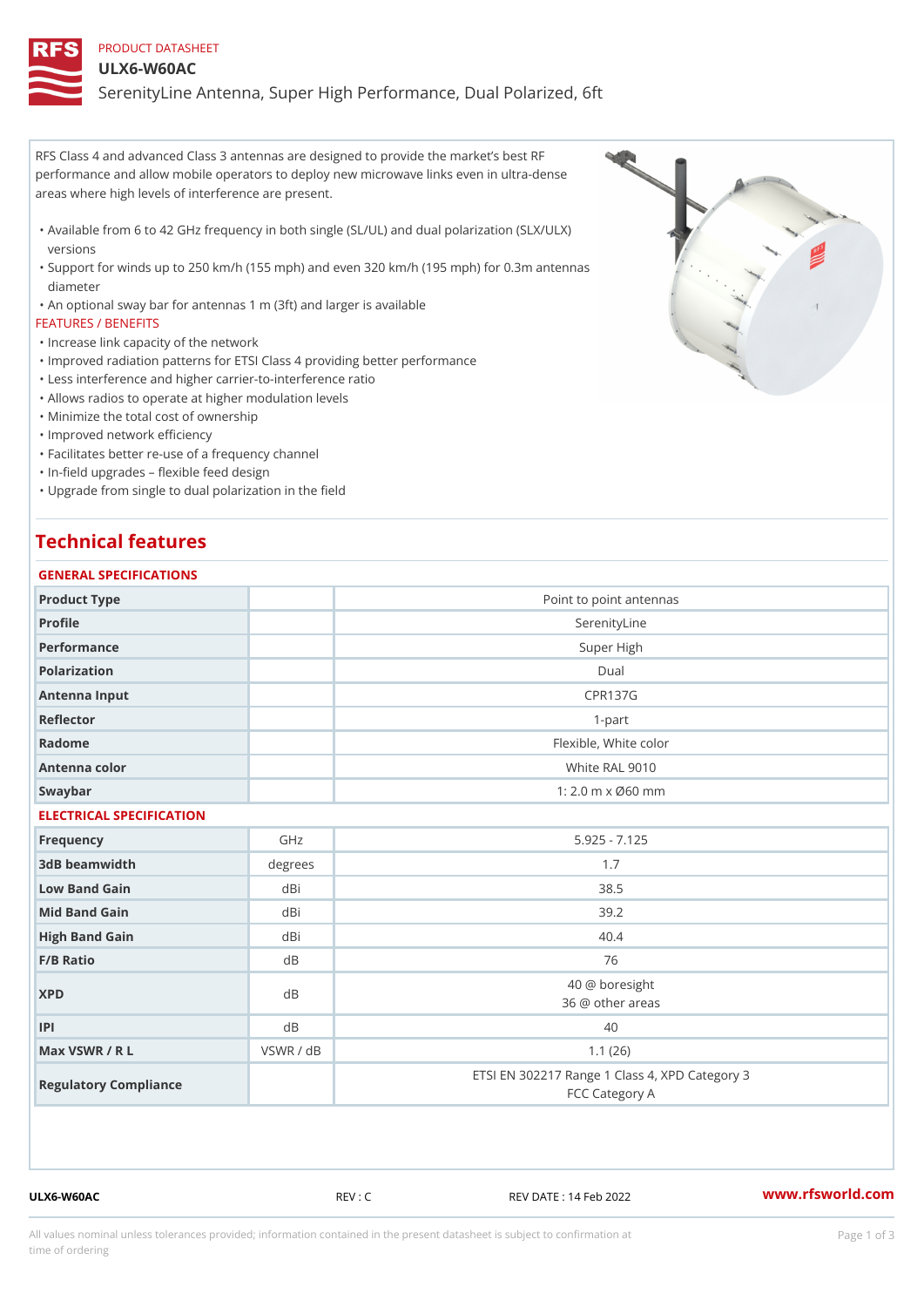## PRODUCT DATASHEET

## ULX6-W60AC

SerenityLine Antenna, Super High Performance, Dual Polarized, 6ft

| Diameter                           | ft $(m)$     | 6(1.8)                                            |
|------------------------------------|--------------|---------------------------------------------------|
| Elevation Adjustment               | degrees      | ± 5                                               |
| Azimuth Adjustment                 | degrees      | ± 5                                               |
| Polarization Adjustment            | degree       | ± 5                                               |
| Mounting Pipe Diameter<br>minimaum | $mm$ (in)    | 114(4.5)                                          |
| Mounting Pipe Diameter<br>maximum  | $mm$ (in)    | 114(4.5)                                          |
| Survival Windspeed                 | $km/h$ (mph) | 200 (125)                                         |
| Operational Windspeed              | $km/h$ (mph) | 190 (118)                                         |
| Approximate Weight                 | kg (lb)      | 110(242)                                          |
| <b>STRUCTURE</b>                   |              |                                                   |
| Radome Material                    |              | PVC coated fabric                                 |
| OTHER ACCESSORIES                  |              |                                                   |
| optional Swaybar                   |              | 1: SMA-SK-60-2000A (2.0 m x Ø60 mm)               |
| Further Accessories                |              | SMA-SKO-UNIVERSAL-L : Universal sway bar fixation |

#### MOUNT OUTLINE

| Dimension_A                       | m m<br>(i n) | 2000 (79)   |
|-----------------------------------|--------------|-------------|
| Dimension B                       | m m<br>(i n) | 1495 (58.9) |
| Dimension_C                       | m m<br>(i n) | 364 (14.3)  |
| Dim D-<br>$114mm(4.5_{ir})$ $Rip$ | m m          | 175(6.9)    |
| Dimension_E                       | m m<br>(i n) | 283(11.1)   |
| Dimension F                       | m m<br>(in)  | 590 (23.2)  |
| Dimension G                       | m m<br>(in   | 306 (12)    |

ULX6-W60AC REV : C REV DATE : 14 Feb 2022 [www.](https://www.rfsworld.com)rfsworld.com